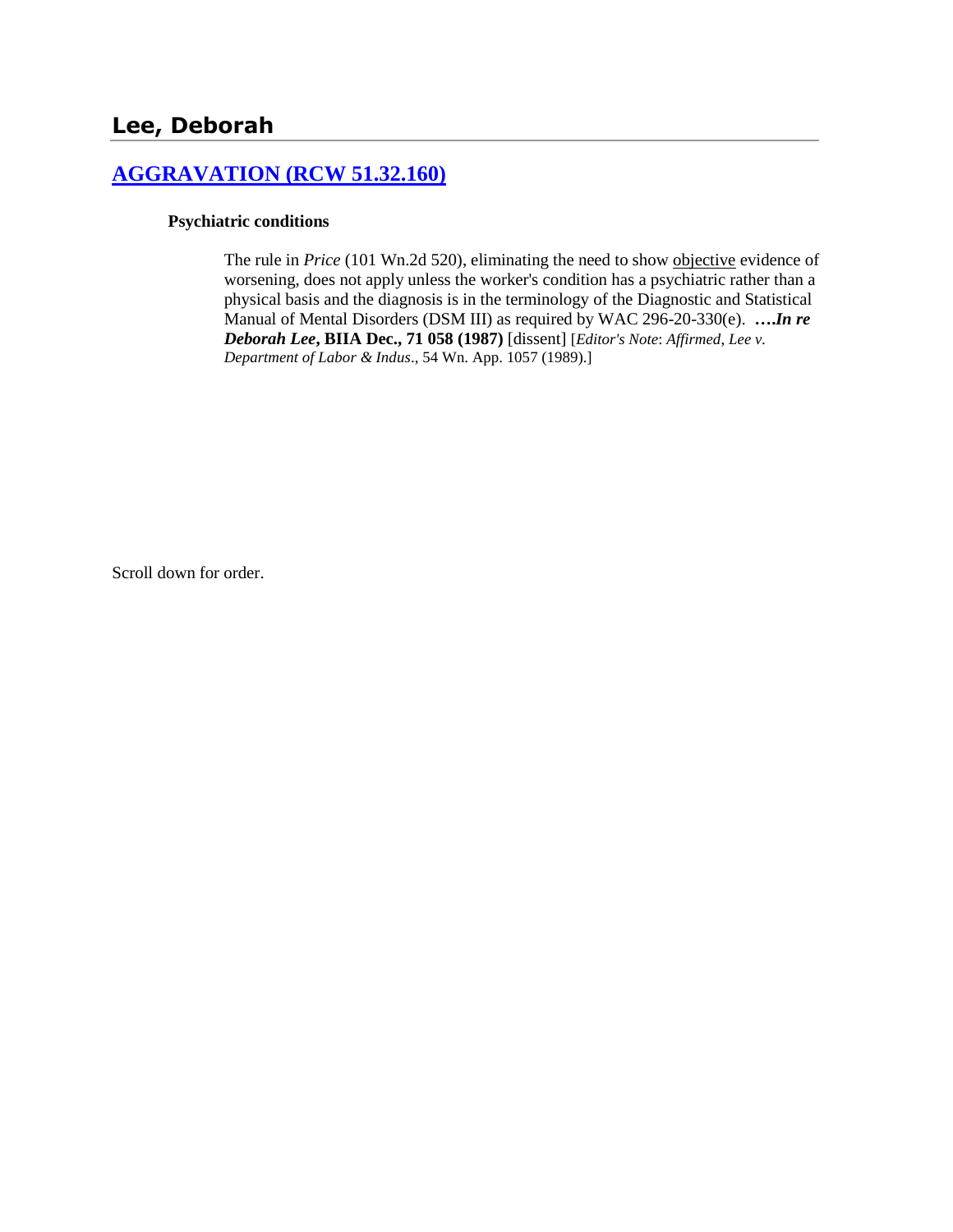## **BEFORE THE BOARD OF INDUSTRIAL INSURANCE APPEALS STATE OF WASHINGTON**

**)**

**IN RE: DEBORAH A. LEE ) DOCKET NO. 71058**

**CLAIM NO. S-625538 ) DECISION AND ORDER**

APPEARANCES:

Claimant, Deborah A. Lee, by Calbom & Schwab, P.S.C., per Thomas Coy and Kenneth Schmidt

Self-Insured Employer, Twin City Foods, Inc., by Gavin, Robinson, Kendrick, Redman & Pratt, Inc., P.S., per Steven Woods and Darrell K. Smart

This is an appeal filed by the claimant on June 24, 1985 from an order of the Department of Labor and Industries dated May 28, 1985 which denied claimant's application to reopen her claim for aggravation of condition. **AFFIRMED**.

## **DECISION**

Pursuant to RCW 51.52.104 and RCW 51.52.106, this matter is before the Board for review and decision on a timely Petition for Review filed by the employer to a Proposed Decision and Order issued on July 1, 1986 in which the order of the Department dated May 28, 1985 was reversed, and the claim was remanded to the Department with direction to reopen the claim and to provide the claimant with medical treatment including enrollment in a comprehensive pain management program and to take such other and further action as is indicated under the facts and the law.

The Board has reviewed the evidentiary rulings in the record of proceedings and finds that no prejudicial error was committed and said rulings are hereby affirmed.

The claimant's contention in this appeal is that by May 28, 1985, her physical condition related to her low back injury of December 6, 1982 had worsened since September 28, 1984, the date the Department had closed her claim with a permanent partial disability award for a low back condition rated at Category 2 of lumbosacral impairments. She also contends that by May 28, 1985, she had an industrially related condition described as a chronic pain syndrome for which she needed treatment. The Department has not heretofore recognized in this claim that the claimant has an industrially related mental health condition.

On December 6, 1982, the claimant injured her low back at work when she slipped and fell while stacking sixty-pound bags of corn. She has received conservative treatment and has not had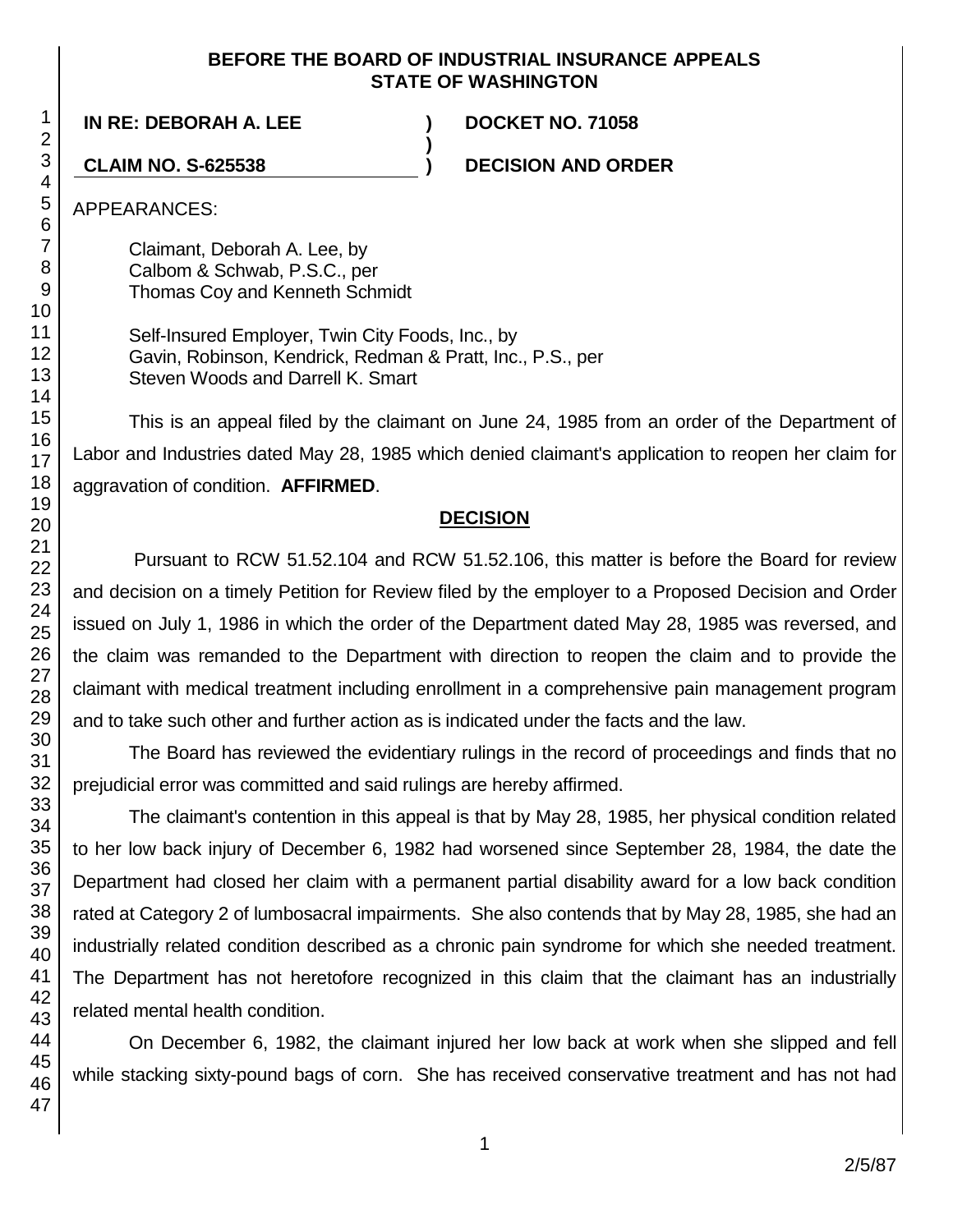surgery. She returned to manual labor in late 1983, although she had some pain in her left hip and leg. On February 4, 1985, she said she had a reoccurrence of strong pain in her hip and has not returned to work after that date.

A number of physicians who examined and treated the claimant have testified. The record supports the Industrial Appeals Judge's conclusion that there is insufficient evidence of objective worsening of her physical disability to require a reopening of her claim under RCW 51.32.160. To establish a case for such worsening, a claimant must provide medical testimony of a change in objective findings between the terminal dates. Phillips v. Department of Labor and Industries, 49 Wn. 2d 195, 197 (1956). Here, the only objective evidence presented was of x-rays which showed some mild degenerative arthritis in her low back, a mild scoliosis, and a subluxation at L5. However, the record shows that these conditions probably existed on the first terminal date. Thus, without evidence of worsening, the claimant's case for reopening due to alleged increase in physical disability must fail.

The Industrial Appeals Judge concluded that by May 28, 1985, the claimant had developed a condition known as chronic pain syndrome, which was causally related to the December 6, 1982 industrial injury. However, a review of the record does not support this conclusion. The Industrial Appeals Judge correctly cites Knowles v. Department of Labor and Industries, 28 Wn. 2d 970 (1947) for the proposition that a claim may be reopened for aggravation based upon objective medical evidence of a condition which has arisen since the last previous claim closure and which is causally related to the industrial injury. Here, the claimant has presented expert opinion testimony from Ty Hongladarom, M.D., and David Fordyce, Ph.D., that as of May 28, 1985 the claimant had a chronic pain syndrome which was causally related to the 1982 industrial injury and which could be treated through a pain management program.

The problem with the claimant's case rests with the failure of her expert witnesses to establish whether chronic pain syndrome is a medical or a psychiatric condition. This is important under industrial insurance law. See Price v. Department of Labor and Industries, 101 Wn. 2d 520 (1984).

Dr. Hongladarom testified that chronic pain syndrome can encompass many disease processes. However, he did not testify to any disease process which the claimant was suffering and, in fact, he admitted that there was no medical evidence of objective worsening of her physical condition but only of an increase in subjective complaints.

Dr. Fordyce, a clinical psychologist, concluded that the claimant had a chronic pain syndrome and would benefit from a pain management program. However, he also testified that chronic pain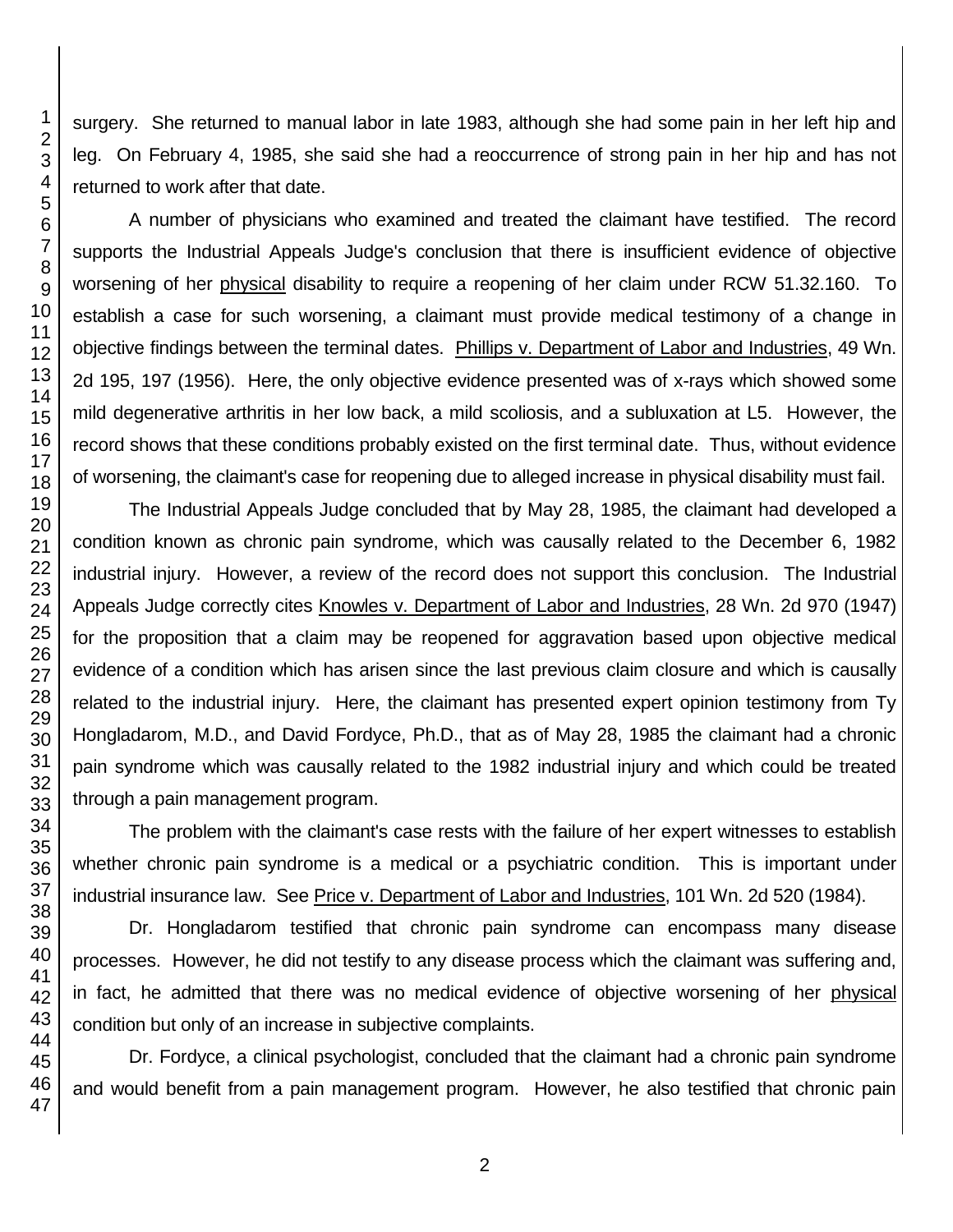syndrome is not exclusively a psychological diagnosis and said that it would be difficult to evaluate whether the claimant also had had the chronic pain syndrome on the first terminal date. Again, objective evidence of worsened physical condition is lacking.

Certainly, on this record chronic pain syndrome cannot be said to be solely a physical diagnosis. Thus, we believe it must also be reviewed under mental health terminology. Under WAC 296-20-330(e), all reports of mental health evaluations are required to use diagnostic terminology listed in the Diagnostic and Statistical Manual of Mental Disorders of the American Psychiatric Association (DSM III). Chronic pain syndrome is not listed in that manual. The closest diagnosis in that manual is psychogenic pain disorder (See DSM III, Third Edition, page 249). The diagnostic criteria for that disorder includes severe and prolonged pain which is grossly in excess of what would be expected from physical findings, and the pain's allowing the individual to get support from the environment or to avoid some activity which is noxious to the individual. These criteria seem to parallel those mentioned by the claimant's experts with regard to chronic pain syndrome. However, DSM III also requires that a diagnosis of psychogenic pain disorder must be differentiated from other causes of the dramatic presentation of pain, such as histrionic personality traits, other psychiatric conditions such as somatization disorder, and malingering. Here, the expert evidence presented by the claimant did not establish the existence of a psychogenic pain disorder or any other recognized psychiatric condition which is causally related to the 1982 industrial injury. Thus, the principle of Price does not apply here.

While the claimant may be dramatically presenting pain which cannot be explained by her physical findings, the claimant has not proven on a more probable than not basis that it is the industrial injury that is causing her to express her pain to this augmented extent. In sum, the claimant has not established that she has developed a new or worsened psychiatric condition which is causally related to the industrial injury for which she is in need of treatment.

Findings of Fact Nos. 5 and 6 and Conclusions of Law Nos. 2 and 3 of the Proposed Decision and Order are hereby stricken. The remaining Proposed Findings and Conclusions are hereby adopted as this Board's final Findings and Conclusions and incorporated herein by this reference.

The Board enters the additional Findings of Fact and Conclusions of Law as follows:

## **FINDINGS OF FACT**

5. Between September 28, 1984 and May 28, 1985, the claimant's physical condition causally related to her industrial injury of December 6, 1982 did not objectively worsen or become aggravated; nor did she, during said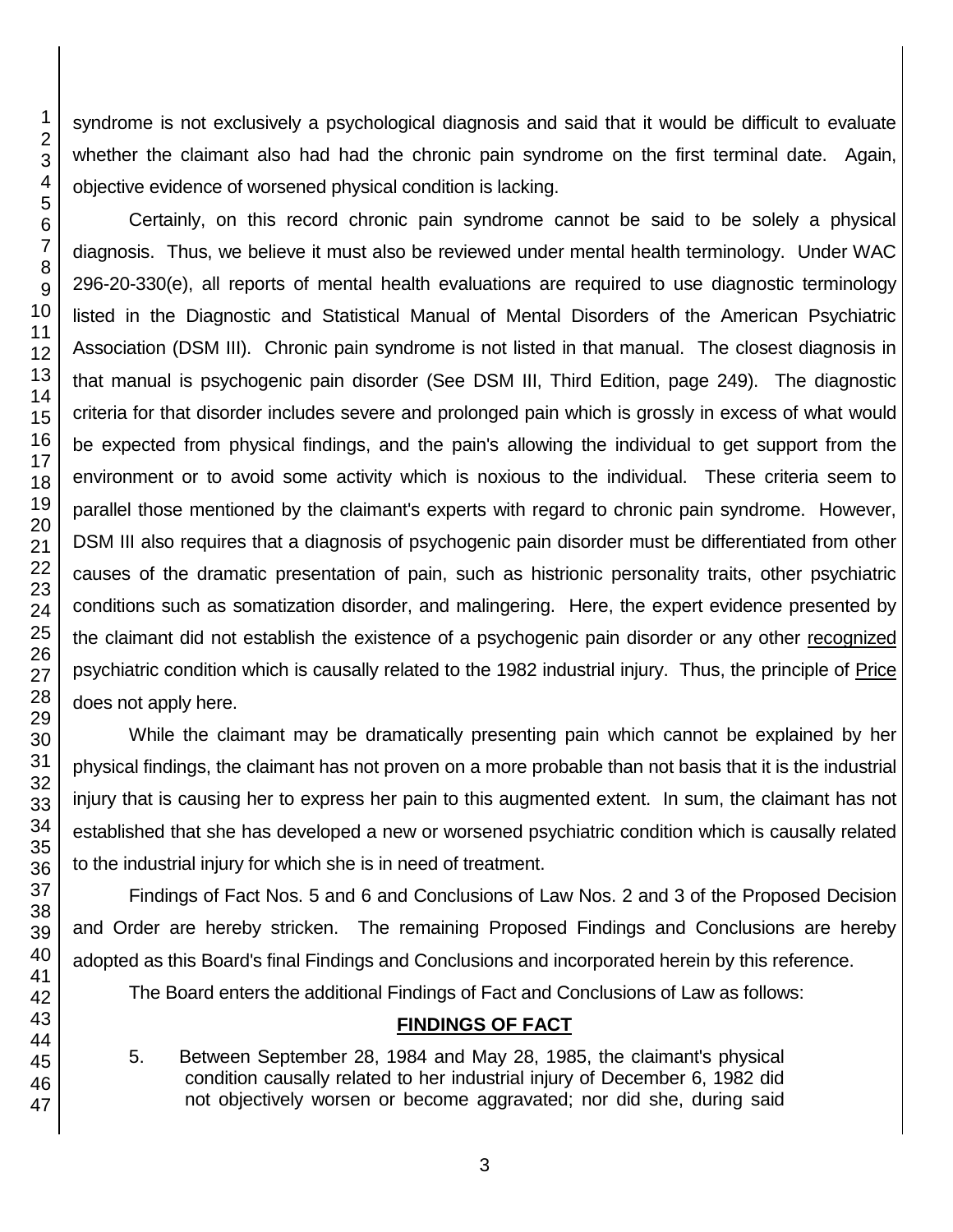period, develop any new or worsened recognized psychiatric condition related to the industrial injury.

### **CONCLUSIONS OF LAW**

- 2. Between September 28, 1984 and May 28, 1985, the claimant's disability causally related to her industrial injury of December 6, 1982, did not become aggravated within the meaning of the Washington State Industrial Insurance Act.
- 3. The order of the Department of Labor and Industries dated May 28, 1985, which denied the claimant's application to reopen her claim for alleged aggravation, is correct and should be affirmed.

It is so ORDERED.

Dated this 5th day of February, 1987.

#### BOARD OF INDUSTRIAL INSURANCE APPEALS

| /S/                  |             |
|----------------------|-------------|
| <b>GARY B. WIGGS</b> | Chairperson |
| /S/                  |             |
| PHILLIP T. BORK      | Member      |

#### **DISSENT**

I strongly disagree with the majority opinion in this case. I would adopt the Proposed Decision and Order and thereby reverse the Department Order of May 28, 1985 and remand the claim with instructions that treatment be provided including enrollment in a comprehensive pain management program.

Ms. Lee, the claimant, has not worked since March of 1985 following an episode of extreme pain in her left leg and hip, the site of her industrially related condition. Deborah Lee's inability to work is an obvious sign of the increase in her disability and of the aggravation of her condition causally related to the industrial injury. While there is a dispute whether there is objective evidence of worsening of her physical condition, there is no evidence in the record which contradicts the opinions of Dr. Hongladarom and Dr. Fordyce that by May 28, 1985 Mr. Lee had developed a new condition known as a chronic pain syndrome which was causally related to the industrial injury. Dr. Hongladarom and Dr. Fordyce recommended a pain clinic program. Such treatment is designed to reduce the insured worker's disability and make her a productive member of the labor force once again. Therefore, Deborah Lee has a right to such treatment under the Industrial Insurance Act.

1